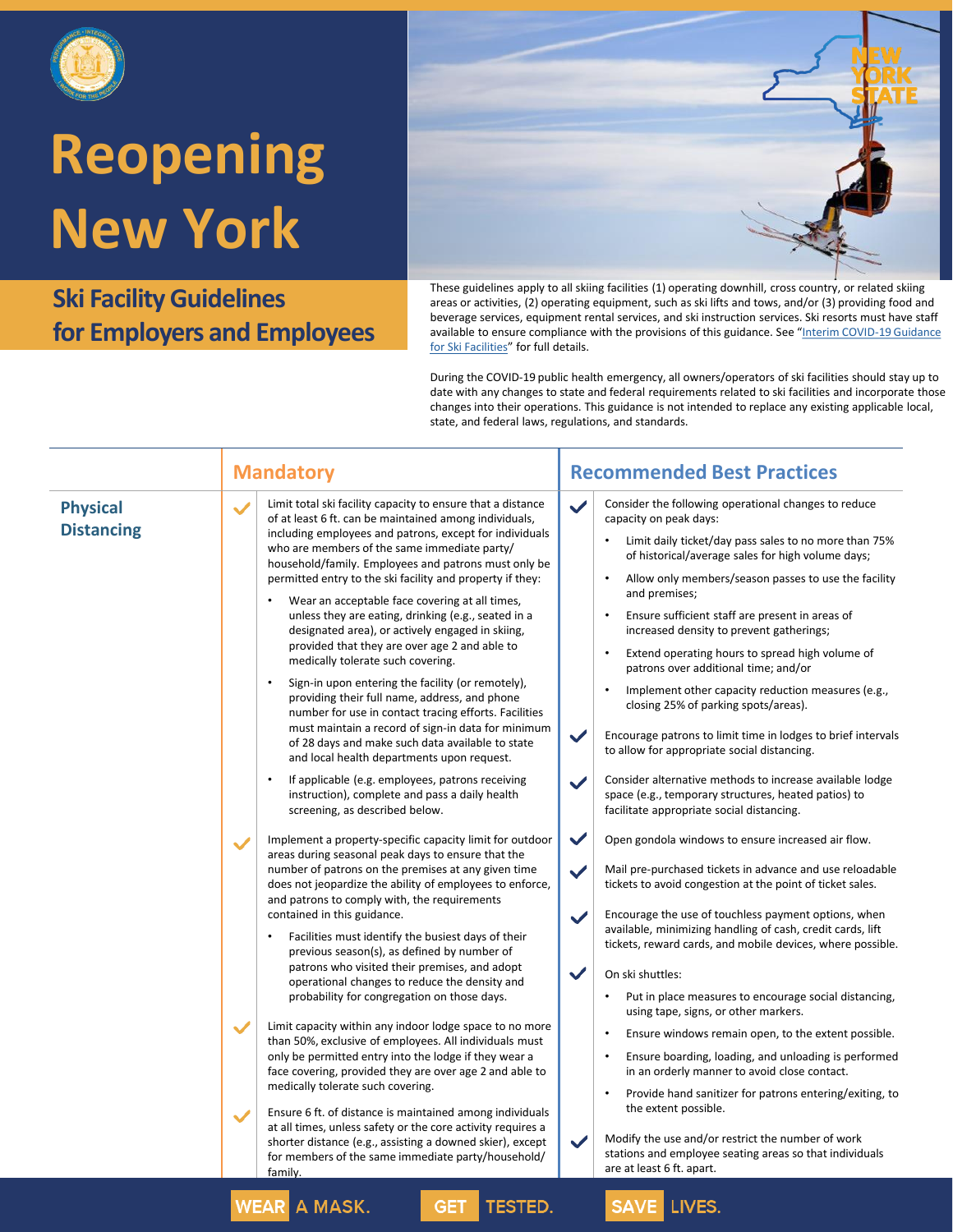

**Ski Facility Guidelines for Employers and Employees**



These guidelines apply to all skiing facilities (1) operating downhill, cross country, or related skiing areas or activities, (2) operating equipment, such as ski lifts and tows, and/or (3) providing food and beverage services, equipment rental services, and ski instruction services. Ski resorts must have staff [available to ensure compliance with the provisions of this guidance](https://www.governor.ny.gov/sites/governor.ny.gov/files/atoms/files/Ski_Facilities_Master_Guidelines.pdf). See "Interim COVID-19 Guidance for Ski Facilities" for full details.

|                                               | <b>Mandatory</b>                                                                                                                                                                                                                                                                                                                                                                                                                                                                                                                                                                                                                                                                                                                                                                                                                                                                                                                                                                                                                                                                                                                                                                                                                                                                                                                                                                                                                                                                                                                                                                                                                                                                                                                            | <b>Recommended Best Practices</b>                                                                                                                                                                                                                                                                                                                                                                                                                                                                                                                                                                                                                                                                                                                                                                                                                                                                                                                                                                                                                                                                                                                                                                                                                                                                                                                                                                                                                                                                                                                                                                                                                                                                       |
|-----------------------------------------------|---------------------------------------------------------------------------------------------------------------------------------------------------------------------------------------------------------------------------------------------------------------------------------------------------------------------------------------------------------------------------------------------------------------------------------------------------------------------------------------------------------------------------------------------------------------------------------------------------------------------------------------------------------------------------------------------------------------------------------------------------------------------------------------------------------------------------------------------------------------------------------------------------------------------------------------------------------------------------------------------------------------------------------------------------------------------------------------------------------------------------------------------------------------------------------------------------------------------------------------------------------------------------------------------------------------------------------------------------------------------------------------------------------------------------------------------------------------------------------------------------------------------------------------------------------------------------------------------------------------------------------------------------------------------------------------------------------------------------------------------|---------------------------------------------------------------------------------------------------------------------------------------------------------------------------------------------------------------------------------------------------------------------------------------------------------------------------------------------------------------------------------------------------------------------------------------------------------------------------------------------------------------------------------------------------------------------------------------------------------------------------------------------------------------------------------------------------------------------------------------------------------------------------------------------------------------------------------------------------------------------------------------------------------------------------------------------------------------------------------------------------------------------------------------------------------------------------------------------------------------------------------------------------------------------------------------------------------------------------------------------------------------------------------------------------------------------------------------------------------------------------------------------------------------------------------------------------------------------------------------------------------------------------------------------------------------------------------------------------------------------------------------------------------------------------------------------------------|
| <b>Physical</b><br><b>Distancing (cont'd)</b> | $\checkmark$<br>Ensure individuals not from the same immediate party/<br>household/family maintain at least 6 ft. of distance<br>while waiting for, and while on, ski lifts.                                                                                                                                                                                                                                                                                                                                                                                                                                                                                                                                                                                                                                                                                                                                                                                                                                                                                                                                                                                                                                                                                                                                                                                                                                                                                                                                                                                                                                                                                                                                                                | $\checkmark$<br>Install physical barriers in accordance with OSHA<br>guidelines in areas where they would not affect air flow,<br>heating, cooling, or ventilation.                                                                                                                                                                                                                                                                                                                                                                                                                                                                                                                                                                                                                                                                                                                                                                                                                                                                                                                                                                                                                                                                                                                                                                                                                                                                                                                                                                                                                                                                                                                                     |
|                                               | $\checkmark$<br>Ensure lift attendants are available to assist with seating<br>arrangements for gondolas/lifts, particularly those that<br>accommodate 4 or more people.<br>$\checkmark$<br>Ensure gondolas are reserved for individuals from the<br>same immediate party/household/family; except 2<br>singles or doubles from different parties/households/<br>families may sit on opposite ends of a gondola if social<br>distancing can be maintained.<br>Encourage patrons to purchase tickets in advance<br>$\checkmark$<br>through the ticket process implemented for the facility<br>(e.g., online portal, call-ahead, mail order, physical pick-<br>up at pre-arranged times).<br>$\checkmark$<br>Place visual cues to mark 6 ft. or more of distance in<br>ticket pick-up and other facility waiting lines.<br>Ensure that capacity and operations within ski shuttles<br>$\checkmark$<br>adhere to DOH's "Interim COVID-19 Guidance for Public<br>Transportation."<br>Implement protocols for ski shuttles that reflect<br>how they will be adapted to keep patrons and<br>employees safe (e.g., how members of the same<br>party/household/family will be seated together,<br>how social distancing will occur on shuttles, and<br>whether shuttle schedules will be adapted).<br>Put in place measures to reduce bi-directional foot<br>$\checkmark$<br>traffic of customers.<br>$\checkmark$<br>Put in place practices for social distancing in small areas,<br>such as changing rooms, restrooms, and breakrooms.<br>$\checkmark$<br>Ensure individuals are not sharing ski equipment,<br>particularly rentals, without cleaning/disinfection<br>between use, unless they are members of the same<br>party/household/family. | $\checkmark$<br>Stagger times for patrons at entrances and/or lift lines to<br>minimize congestion or crowding of patrons.<br>$\checkmark$<br>Encourage patrons to bring their own ski equipment (e.g.,<br>boots, skis, helmet) to the extent possible.<br>Use appointments or reservations for ski rentals, and/or<br>$\checkmark$<br>advance check-in for on-mountain activities (e.g., lessons,<br>races) to ensure compliance with capacity restrictions.<br>$\checkmark$<br>Encourage pre-order/pick-up outside for rental<br>equipment to reduce indoor occupants.<br>Post signage and distance markers denoting spaces of 6 ft.<br>$\checkmark$<br>in all commonly used areas and any areas people may<br>congregate (e.g., break rooms, equipment checkout areas,<br>locker rooms).<br>Encourage patrons in group ski lessons or activities to be<br>$\checkmark$<br>from the same party/household/family.<br>$\checkmark$<br>Where feasible, conduct adult lessons in group settings<br>and child lessons in private or individual settings to<br>account for patron ability to maintain social distancing<br>and comply with face covering requirements.<br>Where practicable, limit the numbers of entrances to the<br>$\checkmark$<br>extent that it helps manage the flow of traffic into any<br>indoor ski facility area or lodge space.<br>$\checkmark$<br>Consider expanding outdoor food service seating areas, as<br>well as grab-and-go dining options to be consumed in<br>outdoor food service seating areas, to decrease<br>occupancy in indoor areas.<br>$\checkmark$<br>Encourage patrons to order food and beverages remotely<br>and make items available for counter pick-up. |
|                                               | WEAR A MACK<br>TECTER                                                                                                                                                                                                                                                                                                                                                                                                                                                                                                                                                                                                                                                                                                                                                                                                                                                                                                                                                                                                                                                                                                                                                                                                                                                                                                                                                                                                                                                                                                                                                                                                                                                                                                                       | $CAN/E$ IN/CC                                                                                                                                                                                                                                                                                                                                                                                                                                                                                                                                                                                                                                                                                                                                                                                                                                                                                                                                                                                                                                                                                                                                                                                                                                                                                                                                                                                                                                                                                                                                                                                                                                                                                           |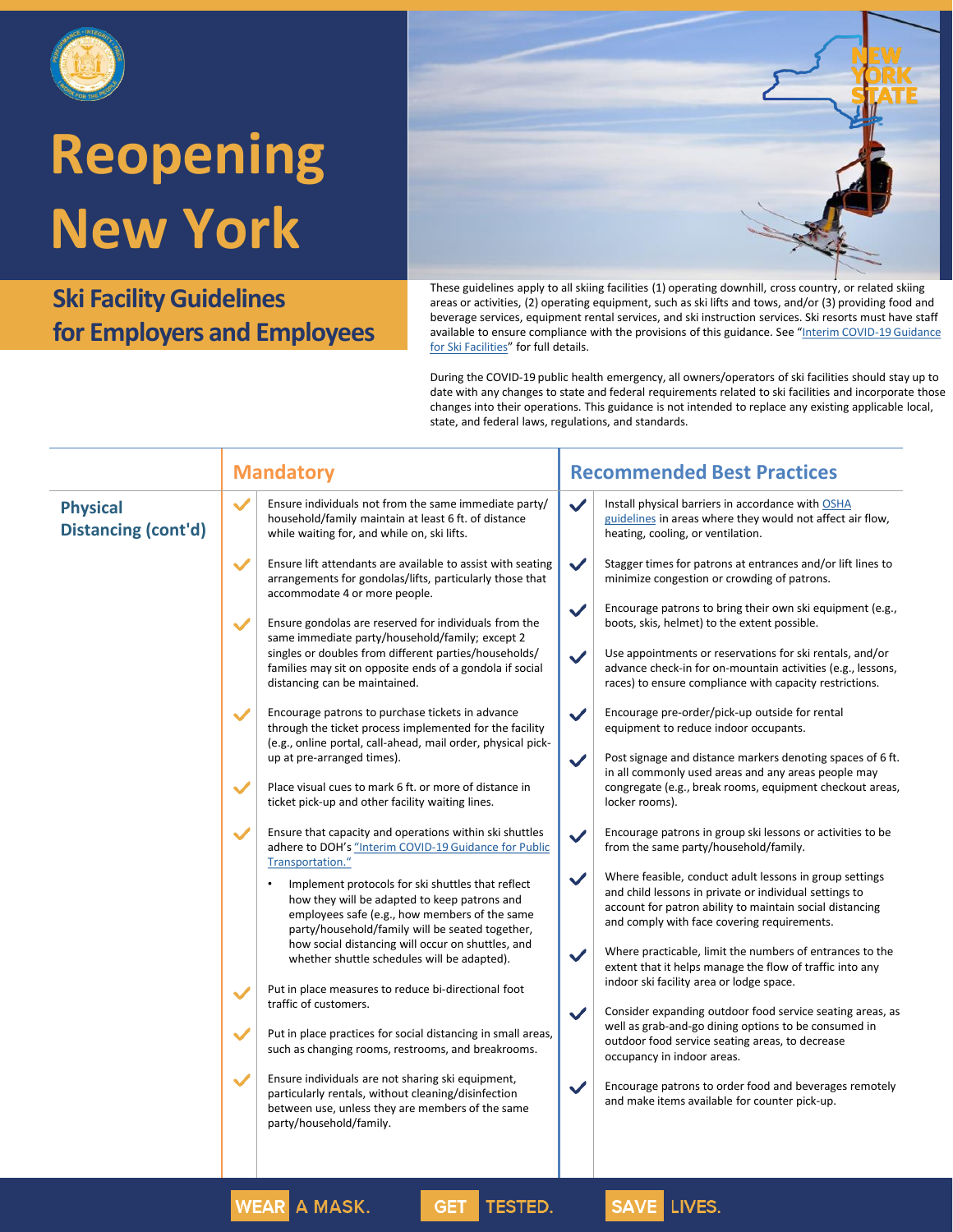

**Ski Facility Guidelines for Employers and Employees**



These guidelines apply to all skiing facilities (1) operating downhill, cross country, or related skiing areas or activities, (2) operating equipment, such as ski lifts and tows, and/or (3) providing food and beverage services, equipment rental services, and ski instruction services. Ski resorts must have staff [available to ensure compliance with the provisions of this guidance](https://www.governor.ny.gov/sites/governor.ny.gov/files/atoms/files/Ski_Facilities_Master_Guidelines.pdf). See "Interim COVID-19 Guidance for Ski Facilities" for full details.

|                                               | <b>Mandatory</b>                                                                                                                                                                                                                                                                                                                                           | <b>Recommended Best Practices</b>                                                                                                                                                                                                                                                                      |
|-----------------------------------------------|------------------------------------------------------------------------------------------------------------------------------------------------------------------------------------------------------------------------------------------------------------------------------------------------------------------------------------------------------------|--------------------------------------------------------------------------------------------------------------------------------------------------------------------------------------------------------------------------------------------------------------------------------------------------------|
| <b>Physical</b><br><b>Distancing (cont'd)</b> | $\checkmark$<br>For both private and group ski lessons:<br>Use appointments, reservations, remote check-ins,<br>and/or advance sign-ups to track capacity.<br>Ensure patrons attending classes or lessons have<br>$\bullet$<br>completed a daily health screening, as described<br>below, prior to instruction.                                            | $\checkmark$<br>Phase-in reopening activities to allow for operational<br>issues to be resolved before activities return to normal<br>levels.<br>Prioritize early access for season pass holders and/or<br>local patrons as visitation increases during the<br>beginning days and weeks of operations. |
|                                               | Ensure individuals maintain appropriate social<br>$\bullet$<br>distance and wear acceptable face coverings.<br>Occasional, brief contact to address a health or<br>safety risk is permitted but must be conducted<br>within the least amount of time possible.                                                                                             | Consider any appropriate revisions to ticket<br>$\bullet$<br>cancellation and refund policies to encourage any ill<br>patrons to stay home.                                                                                                                                                            |
|                                               | Limit the number of participants to 10 or fewer<br>$\bullet$<br>people for adult lessons and 6 or fewer people for<br>child lessons, exclusive of the instructor(s).                                                                                                                                                                                       |                                                                                                                                                                                                                                                                                                        |
|                                               | Close amenities, where applicable, including whirlpools,<br>$\checkmark$<br>saunas, and steam rooms; communal showers; self-<br>serve bars and samplers; and/or water fountains.                                                                                                                                                                           |                                                                                                                                                                                                                                                                                                        |
|                                               | Ensure any professional ski training and racing areas<br>$\checkmark$<br>operate in accordance with DOH's "Interim COVID-19<br>Guidance for Professional Sports Training Facilities" or<br>"Interim COVID-19 Guidance for Professional Sports<br>Competitions with No Fans," respectively.                                                                 |                                                                                                                                                                                                                                                                                                        |
|                                               | Monitor and control the flow of traffic into and within<br>$\checkmark$<br>all ski facility areas, including but not limited to ski<br>lodges, lift lines, and ski rental counters, to ensure<br>adherence to capacity and distancing requirements.<br>Place visual cues to denote 6 ft. of distance in any<br>lines (e.g., ticket pick-up, food service). |                                                                                                                                                                                                                                                                                                        |
|                                               | Ensure any food services operate in accordance with<br>$\checkmark$<br>DOH's "Interim COVID-19 Guidance for Food Services."                                                                                                                                                                                                                                |                                                                                                                                                                                                                                                                                                        |
|                                               | Ensure ski rentals operate in accordance with DOH's<br>$\checkmark$<br>"Interim COVID-19 Guidance for Retail Rental, Repair,<br>and Cleaning Activities."                                                                                                                                                                                                  |                                                                                                                                                                                                                                                                                                        |
|                                               | $\checkmark$<br>Ensure patrons and trainers maintain distance to the<br>maximum extent possible, considering occasional, brief<br>contact (e.g., assist strapping on ski boots), which must<br>be conducted within the least amount of time possible.                                                                                                      |                                                                                                                                                                                                                                                                                                        |
|                                               | <b>WEAR A MASK.</b><br><b>TESTED.</b><br><b>GET</b>                                                                                                                                                                                                                                                                                                        | SAVE LIVES.                                                                                                                                                                                                                                                                                            |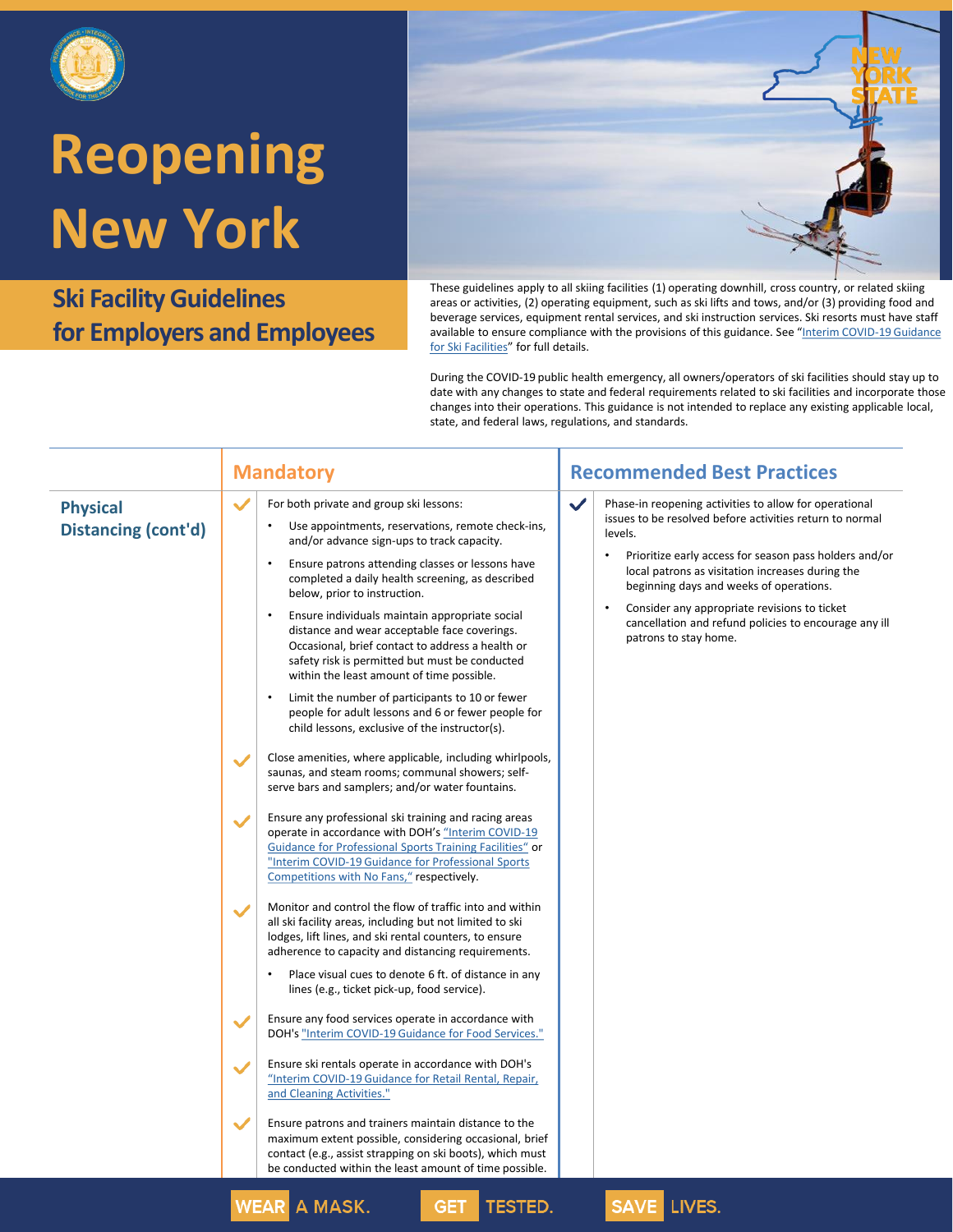

**Ski Facility Guidelines for Employers and Employees**



These guidelines apply to all skiing facilities (1) operating downhill, cross country, or related skiing areas or activities, (2) operating equipment, such as ski lifts and tows, and/or (3) providing food and beverage services, equipment rental services, and ski instruction services. Ski resorts must have staff [available to ensure compliance with the provisions of this guidance](https://www.governor.ny.gov/sites/governor.ny.gov/files/atoms/files/Ski_Facilities_Master_Guidelines.pdf). See "Interim COVID-19 Guidance for Ski Facilities" for full details.

|                                                                                                    | <b>Mandatory</b>                                                                                                                                                                                                                                                                                                                                                                                                                                                                                                                                                                                                                                                                                                                                                                                                                                                                                                                                                                                                                                                                                                                                                                                                                                                                                                                                                                                                                                                                                                                                                                                                                                                                                                                                                                                                                                                                                                                                                                                                                                                                                                                                                                                                      | <b>Recommended Best Practices</b>                                                                                                                                                                                                                                                                                                                                                                                                                                                                                                                                                                                                                                                                                                                                                                                                                                                                                                                                                                                                                                                                                                                                                                                                                                                                                                                                                                                                                                                                                                                                                                                                                |
|----------------------------------------------------------------------------------------------------|-----------------------------------------------------------------------------------------------------------------------------------------------------------------------------------------------------------------------------------------------------------------------------------------------------------------------------------------------------------------------------------------------------------------------------------------------------------------------------------------------------------------------------------------------------------------------------------------------------------------------------------------------------------------------------------------------------------------------------------------------------------------------------------------------------------------------------------------------------------------------------------------------------------------------------------------------------------------------------------------------------------------------------------------------------------------------------------------------------------------------------------------------------------------------------------------------------------------------------------------------------------------------------------------------------------------------------------------------------------------------------------------------------------------------------------------------------------------------------------------------------------------------------------------------------------------------------------------------------------------------------------------------------------------------------------------------------------------------------------------------------------------------------------------------------------------------------------------------------------------------------------------------------------------------------------------------------------------------------------------------------------------------------------------------------------------------------------------------------------------------------------------------------------------------------------------------------------------------|--------------------------------------------------------------------------------------------------------------------------------------------------------------------------------------------------------------------------------------------------------------------------------------------------------------------------------------------------------------------------------------------------------------------------------------------------------------------------------------------------------------------------------------------------------------------------------------------------------------------------------------------------------------------------------------------------------------------------------------------------------------------------------------------------------------------------------------------------------------------------------------------------------------------------------------------------------------------------------------------------------------------------------------------------------------------------------------------------------------------------------------------------------------------------------------------------------------------------------------------------------------------------------------------------------------------------------------------------------------------------------------------------------------------------------------------------------------------------------------------------------------------------------------------------------------------------------------------------------------------------------------------------|
| $\checkmark$<br><b>Air Handling and</b><br><b>Building Systems</b><br>$\checkmark$<br>$\checkmark$ | For ski facilities with central air handling systems,<br>ensure central HVAC system filtration meets the highest<br>rated filtration compatible with the currently installed<br>filter rack and air handling systems, at a minimum<br>MERV-13, or industry equivalent or greater, as<br>applicable, and as certified and documented by a<br>certified HVAC technician, professional, or company,<br>ASHRAE-certified professional, certified retro-<br>commissioning professional, or New York licensed<br>professional building engineer.<br>For ski facilities with central air handling systems that<br>cannot handle the abovementioned minimum level of<br>filtration (i.e., MERV-13 or greater), have a certified<br>HVAC technician, professional, or company, ASHRAE-<br>certified professional, certified retro-commissioning<br>professional, or New York licensed professional building<br>engineer certify and document that the currently<br>installed filter rack is incompatible with<br>abovementioned minimum level of filtration and/or the<br>air handling system would be unable to perform to the<br>minimum level of heating and cooling that it was<br>otherwise able to provide prior to the COVID-19 public<br>health emergency if such a high degree of filtration (i.e.,<br>MERV-13 or greater) was installed.<br>Retain such documentation for review by state or<br>$\bullet$<br>local health department officials to operate at a<br>lesser filtration rating with additional ventilation<br>and air filtration mitigation protocols.<br>Facilities that have a central air handling system who<br>are unable to meet a filtration rating of MERV-13 or<br>greater must adopt additional ventilation and/or air<br>filtration mitigation protocols per CDC and <b>ASHRAE</b><br>recommendations, including:<br>Performing necessary retro-commissioning of<br>$\bullet$<br>central systems, as well as testing, balancing, and<br>repairs as needed;<br>Increasing ventilation rates and outdoor air<br>$\bullet$<br>ventilation to the extent possible;<br>Keeping systems running for longer hours,<br>$\bullet$<br>especially for several hours daily before and after<br>occupancy; | For facilities with central HVAC system filtration at a<br>$\checkmark$<br>minimum of MERV-13, or industry equivalent or greater,<br>consider adopting additional ventilation and air filtration<br>mitigation protocols per CDC and ASHRAE<br>recommendations, particularly for buildings with air<br>handling systems older than 15 years.<br>Performing necessary retro-commissioning of central<br>systems, as well as testing, balancing, and repairs as<br>needed;<br>Increasing ventilation rates and outdoor air<br>ventilation to the extent possible;<br>Keeping systems running for longer hours, especially<br>for several hours daily before and after occupancy;<br>Disabling demand-controlled ventilation, where<br>reasonable, and maintain systems that increase fresh<br>air supply;<br>Maintaining relative humidity between 40-60% where<br>$\bullet$<br>possible;<br>Opening outdoor air dampers to reduce or eliminate<br>recirculation to the extent possible;<br>Sealing edges of the filter to limit bypass;<br>Regularly inspecting systems and filters to ensure<br>they are properly operating, and filters are<br>appropriately installed, serviced, and within service<br>life;<br>Opening windows to the extent allowable for<br>occupant safety and comfort;<br>Installing appropriately designed and deployed<br>ultraviolet germicidal irradiation (UVGI) to deactivate<br>airborne virus particles; and/or<br>Using portable air cleaners (e.g., electric HEPA units),<br>consider units that provide highest air change rate at<br>appropriate performance level and do not generate<br>harmful byproducts. |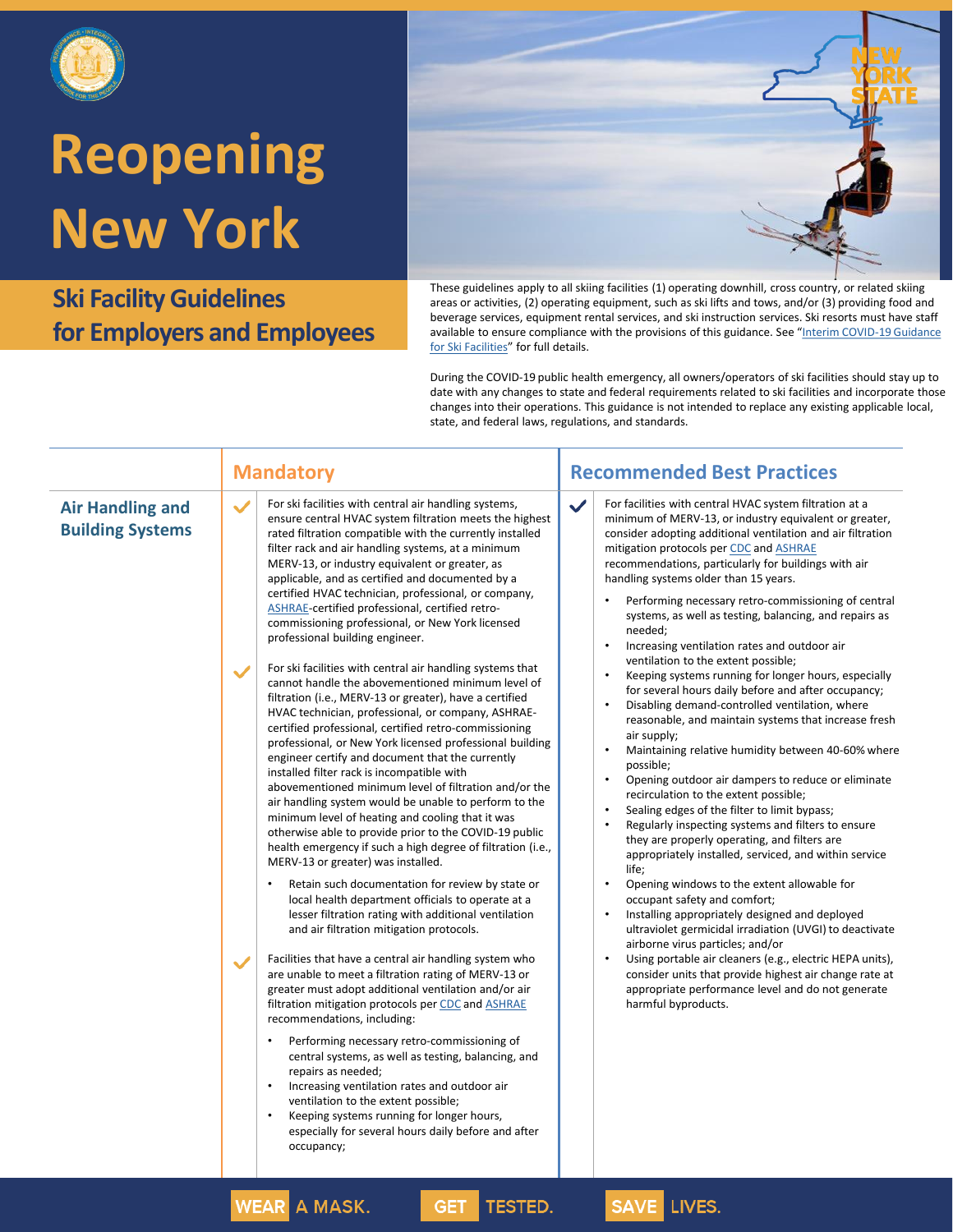

**Ski Facility Guidelines for Employers and Employees**



These guidelines apply to all skiing facilities (1) operating downhill, cross country, or related skiing areas or activities, (2) operating equipment, such as ski lifts and tows, and/or (3) providing food and beverage services, equipment rental services, and ski instruction services. Ski resorts must have staff [available to ensure compliance with the provisions of this guidance](https://www.governor.ny.gov/sites/governor.ny.gov/files/atoms/files/Ski_Facilities_Master_Guidelines.pdf). See "Interim COVID-19 Guidance for Ski Facilities" for full details.

|                                                                | <b>Mandatory</b>                                                                                                                                                                                                                                                                                                                                                                                                                                                                                                                                                                                                                                                                                                                                                                                                                                                                                                                                                                                                                                                                                                                       | <b>Recommended Best Practices</b> |
|----------------------------------------------------------------|----------------------------------------------------------------------------------------------------------------------------------------------------------------------------------------------------------------------------------------------------------------------------------------------------------------------------------------------------------------------------------------------------------------------------------------------------------------------------------------------------------------------------------------------------------------------------------------------------------------------------------------------------------------------------------------------------------------------------------------------------------------------------------------------------------------------------------------------------------------------------------------------------------------------------------------------------------------------------------------------------------------------------------------------------------------------------------------------------------------------------------------|-----------------------------------|
| <b>Air Handling and</b><br><b>Building Systems</b><br>(cont'd) | Disabling demand-controlled ventilation, where<br>reasonable, and maintain systems that increase<br>fresh air supply;<br>Maintaining relative humidity between 40-60%<br>$\bullet$<br>where possible;<br>Opening outdoor air dampers to reduce or<br>$\bullet$<br>eliminate recirculation to the extent possible;<br>Sealing edges of the filter to limit bypass;<br>Regularly inspecting systems and filters to ensure<br>$\bullet$<br>they are properly operating, and filters are<br>appropriately installed, serviced and within service<br>life;<br>$\bullet$<br>Opening windows to the extent allowable for<br>occupant safety and comfort;<br>$\bullet$<br>Installing appropriately designed and deployed<br>ultraviolet germicidal irradiation (UVGI) to<br>deactivate airborne virus particles; and/or<br>Using portable air cleaners (e.g., electric HEPA<br>units), considering units that provide highest air<br>change rate at appropriate performance level and<br>do not generate harmful byproducts.                                                                                                                   |                                   |
|                                                                | Facilities that do not have central air handling systems<br>$\checkmark$<br>must adopt additional ventilation and air filtration<br>mitigation protocols per CDC and ASHRAE<br>recommendations, including:<br>$\bullet$<br>Regularly inspecting any room ventilation systems<br>(e.g., window units, wall units) to ensure they are<br>properly operating, and filters are appropriately<br>installed, serviced and within service life.<br>$\bullet$<br>Keeping any room ventilation systems running for<br>longer hours, especially for several hours daily<br>before and after occupancy;<br>$\bullet$<br>Setting room ventilation systems to maximize fresh<br>air intake, set blower fans to low speed and point<br>away from occupants to the extent possible;<br>$\bullet$<br>Maintaining relative humidity between 40-60%<br>where possible;<br>Opening windows to the extent allowable for<br>$\bullet$<br>occupant safety and comfort;<br>Setting any ceiling fans to draw air upwards away<br>$\bullet$<br>from occupants, if applicable;<br>Prioritizing window fans to exhaust indoor air<br>$\bullet$<br>where possible; |                                   |
|                                                                | <b>WEAD A MACK</b><br>TECTER<br>CET.                                                                                                                                                                                                                                                                                                                                                                                                                                                                                                                                                                                                                                                                                                                                                                                                                                                                                                                                                                                                                                                                                                   | CAVE IN/EC                        |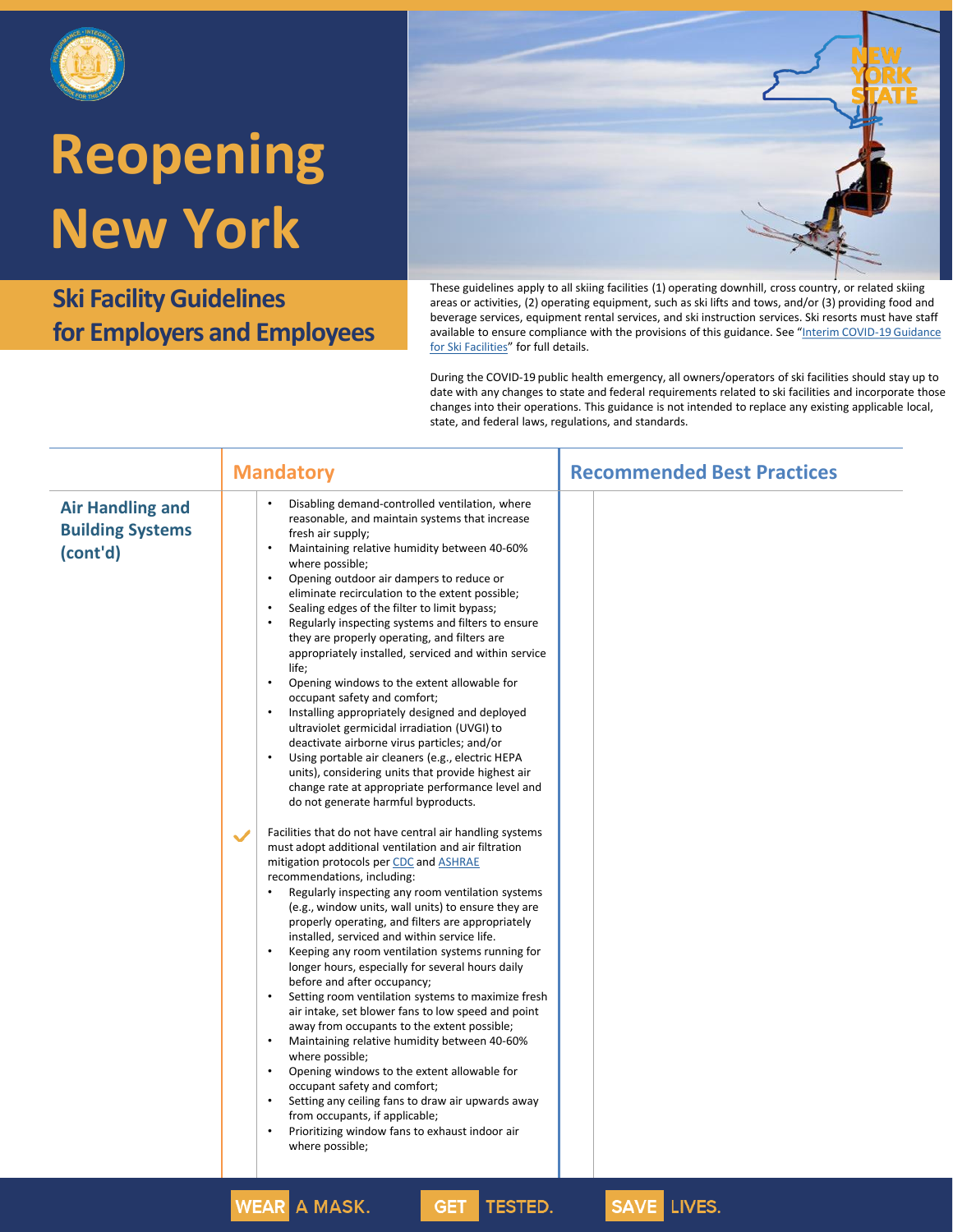

**Ski Facility Guidelines for Employers and Employees**



These guidelines apply to all skiing facilities (1) operating downhill, cross country, or related skiing areas or activities, (2) operating equipment, such as ski lifts and tows, and/or (3) providing food and beverage services, equipment rental services, and ski instruction services. Ski resorts must have staff [available to ensure compliance with the provisions of this guidance](https://www.governor.ny.gov/sites/governor.ny.gov/files/atoms/files/Ski_Facilities_Master_Guidelines.pdf). See "Interim COVID-19 Guidance for Ski Facilities" for full details.

| Avoiding using fans that only recirculate air or only<br><b>Air Handling and</b><br>blow air into a room without providing for<br><b>Building Systems</b><br>appropriate exhaust;<br>Installing appropriately designed and deployed<br>$\bullet$<br>(cont'd)<br>ultraviolet germicidal irradiation (UVGI) to<br>deactivate airborne virus particles; and/or<br>Using portable air cleaners (e.g., electric HEPA<br>$\bullet$<br>units), considering units that provide highest air<br>change rate at appropriate performance level and<br>do not generate harmful byproducts.<br>Before occupants return to a building that has been<br>$\checkmark$<br>entirely closed, complete pre-return checks, tasks, and<br>assessments to ensure a healthy and safe environment.<br>These systems include, but are not limited to,<br>mechanical systems, water systems, elevators, and<br>HVAC systems.<br>(See "Interim COVID-19 Guidance for Ski Facilities" for<br>full details).<br>Ensure all employees and patrons, wear face coverings<br>Install physical barriers, in accordance with OSHA<br><b>Protective</b><br>$\checkmark$<br>$\checkmark$<br>at all times, with the following exceptions:<br>guidelines, at check-out registers, ticket kiosks,<br><b>Equipment</b><br>concessions, or ticket stations, as feasible and where<br>Individuals may be temporarily permitted to<br>٠<br>social distancing cannot be maintained.<br>remove face coverings while eating or drinking, so<br>long as they are seated and maintaining 6 ft. of<br>distance from others, unless they are members of<br>the same party/household/family.<br>Individuals may be temporarily permitted to<br>$\bullet$<br>remove face coverings while skiing down the<br>mountain, provided they maintain 6 ft. from others.<br>Provide employees with an acceptable face covering at<br>no cost to the employee.<br>Train employees on how to adequately put on, take off,<br>clean (as applicable), and discard PPE.<br>Limit the sharing of objects and the touching of shared<br>$\checkmark$<br>surfaces; or, require employees to wear gloves when in<br>contact with shared objects; or, require employees to<br>perform hand hygiene before and after contact.<br>Encourage patrons to wear ski gloves when riding lifts. | <b>Mandatory</b> | <b>Recommended Best Practices</b> |
|---------------------------------------------------------------------------------------------------------------------------------------------------------------------------------------------------------------------------------------------------------------------------------------------------------------------------------------------------------------------------------------------------------------------------------------------------------------------------------------------------------------------------------------------------------------------------------------------------------------------------------------------------------------------------------------------------------------------------------------------------------------------------------------------------------------------------------------------------------------------------------------------------------------------------------------------------------------------------------------------------------------------------------------------------------------------------------------------------------------------------------------------------------------------------------------------------------------------------------------------------------------------------------------------------------------------------------------------------------------------------------------------------------------------------------------------------------------------------------------------------------------------------------------------------------------------------------------------------------------------------------------------------------------------------------------------------------------------------------------------------------------------------------------------------------------------------------------------------------------------------------------------------------------------------------------------------------------------------------------------------------------------------------------------------------------------------------------------------------------------------------------------------------------------------------------------------------------------------------------------------------------------------------------------------------------|------------------|-----------------------------------|
|                                                                                                                                                                                                                                                                                                                                                                                                                                                                                                                                                                                                                                                                                                                                                                                                                                                                                                                                                                                                                                                                                                                                                                                                                                                                                                                                                                                                                                                                                                                                                                                                                                                                                                                                                                                                                                                                                                                                                                                                                                                                                                                                                                                                                                                                                                               |                  |                                   |
|                                                                                                                                                                                                                                                                                                                                                                                                                                                                                                                                                                                                                                                                                                                                                                                                                                                                                                                                                                                                                                                                                                                                                                                                                                                                                                                                                                                                                                                                                                                                                                                                                                                                                                                                                                                                                                                                                                                                                                                                                                                                                                                                                                                                                                                                                                               |                  |                                   |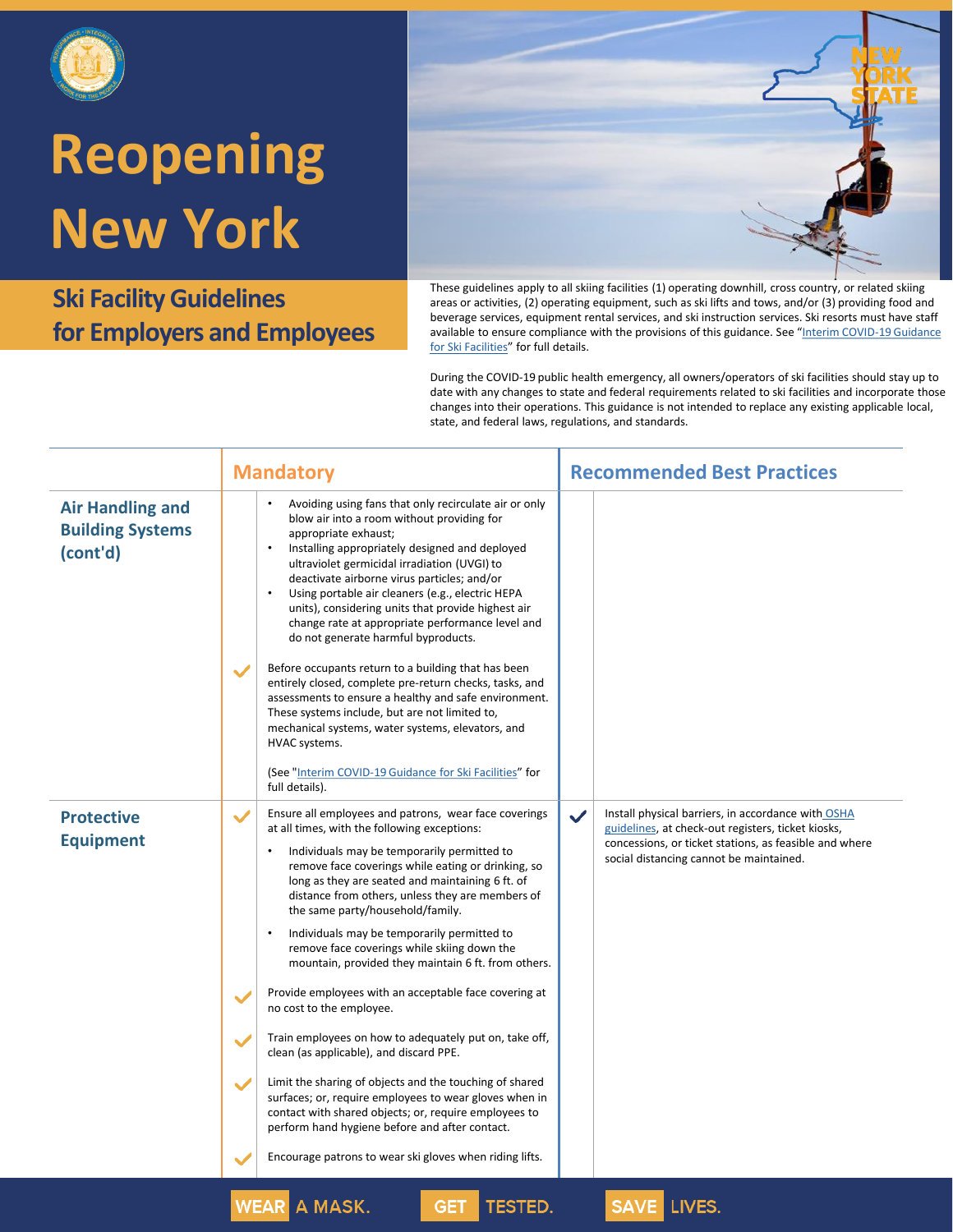

**Ski Facility Guidelines for Employers and Employees**



These guidelines apply to all skiing facilities (1) operating downhill, cross country, or related skiing areas or activities, (2) operating equipment, such as ski lifts and tows, and/or (3) providing food and beverage services, equipment rental services, and ski instruction services. Ski resorts must have staff [available to ensure compliance with the provisions of this guidance](https://www.governor.ny.gov/sites/governor.ny.gov/files/atoms/files/Ski_Facilities_Master_Guidelines.pdf). See "Interim COVID-19 Guidance for Ski Facilities" for full details.

|                                               | <b>Mandatory</b>                                                                                                                                                                                                                                                                                                                                                                                                                                                                                                                                                                                                                                                                                                                                                                                                                                                                                                               | <b>Recommended Best Practices</b>                                                                                                                                                                                                                                                                                                                                                                                                                                                                                                                                                         |
|-----------------------------------------------|--------------------------------------------------------------------------------------------------------------------------------------------------------------------------------------------------------------------------------------------------------------------------------------------------------------------------------------------------------------------------------------------------------------------------------------------------------------------------------------------------------------------------------------------------------------------------------------------------------------------------------------------------------------------------------------------------------------------------------------------------------------------------------------------------------------------------------------------------------------------------------------------------------------------------------|-------------------------------------------------------------------------------------------------------------------------------------------------------------------------------------------------------------------------------------------------------------------------------------------------------------------------------------------------------------------------------------------------------------------------------------------------------------------------------------------------------------------------------------------------------------------------------------------|
| <b>Hygiene, Cleaning,</b><br>and Disinfection | $\checkmark$<br>Adhere to hygiene and cleaning and disinfection<br>requirements as advised by the CDC and DOH, including<br>"Guidance for Cleaning and Disinfection of Public and<br>Private Facilities for COVID-19," and the "STOP THE<br>SPREAD" poster, as applicable. Maintain logs that<br>include the date, time, and scope of cleaning and<br>disinfection.<br>Provide and maintain hand hygiene stations on site:<br>For handwashing: soap, running warm water, and<br>disposable paper towels.<br>For hand sanitizing: alcohol-based sanitizer<br>containing at least 60% alcohol.<br>Make hand sanitizer available throughout the ski<br>$\bullet$<br>facility for use by employees and patrons.<br>Conduct regular cleaning/disinfection of the facility and<br>$\checkmark$<br>more frequent cleaning/disinfection for high risk areas<br>and frequently touched surfaces (lifts and gondolas, as<br>applicable). | $\checkmark$<br>Touch-free hand sanitizer dispensers should be installed<br>where possible.<br>$\checkmark$<br>Place signage near sanitizer stations indicating that visibly<br>soiled hands should be washed with soap and water;<br>hand sanitizer is not effective on visibly soiled hands.<br>Place receptacles around the facility for disposal of soiled<br>$\checkmark$<br>items, including PPE.<br>$\checkmark$<br>Have personnel, who are visible to patrons and visitors,<br>designated for the cleaning and disinfection of lifts,<br>gondolas, and other high-touch surfaces. |
|                                               | Ensure that rental equipment (e.g., skis, ski boots) is<br>regularly (i.e., between each patron) cleaned and<br>disinfected using products registered in NYS and<br>identified by the EPA as effective against COVID-19.<br>Locker rooms and restrooms must be cleaned and<br>$\checkmark$<br>disinfected at least twice a day, or more often<br>depending on frequency of use.                                                                                                                                                                                                                                                                                                                                                                                                                                                                                                                                                |                                                                                                                                                                                                                                                                                                                                                                                                                                                                                                                                                                                           |
|                                               | Ensure distancing rules are adhered to by using signage,<br>$\checkmark$<br>occupied markers, or other methods to reduce<br>restroom capacity where feasible.<br>Ensure shared workstations (e.g., check-in desks) are<br>cleaned and disinfected between use by different<br>employees.<br>Ensure shared objects (e.g., payment devices), areas<br>(e.g., seating areas), and/or surfaces are cleaned/<br>disinfected daily, at a minimum.<br>$\frac{1}{2}$<br><b>TEATH</b><br>A BAACU                                                                                                                                                                                                                                                                                                                                                                                                                                        | $CAYF$ , $T$                                                                                                                                                                                                                                                                                                                                                                                                                                                                                                                                                                              |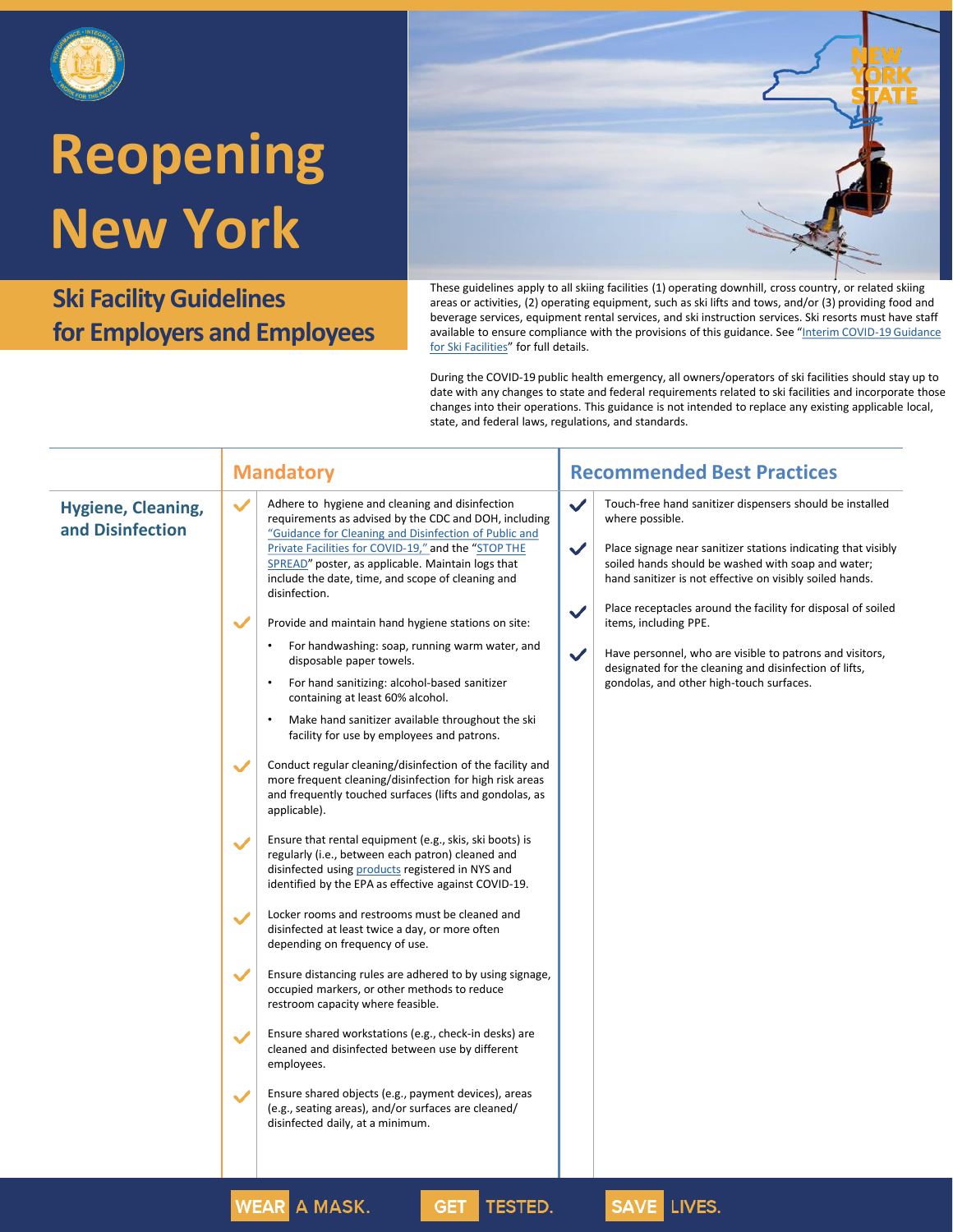

**Ski Facility Guidelines for Employers and Employees**



|                      | <b>Mandatory</b>                                                                                                                                                                                                                                                                                                                                                                                                                                                                                                                                                                                                                                                                                                                                                                                                                                                                                                                                                                                                                                                                                                                                                                                                                                                                                                                                                                                                                                                                                                                                                                                                                                                                          | <b>Recommended Best Practices</b>                                                                                                                                                                                                                                                                                                                       |
|----------------------|-------------------------------------------------------------------------------------------------------------------------------------------------------------------------------------------------------------------------------------------------------------------------------------------------------------------------------------------------------------------------------------------------------------------------------------------------------------------------------------------------------------------------------------------------------------------------------------------------------------------------------------------------------------------------------------------------------------------------------------------------------------------------------------------------------------------------------------------------------------------------------------------------------------------------------------------------------------------------------------------------------------------------------------------------------------------------------------------------------------------------------------------------------------------------------------------------------------------------------------------------------------------------------------------------------------------------------------------------------------------------------------------------------------------------------------------------------------------------------------------------------------------------------------------------------------------------------------------------------------------------------------------------------------------------------------------|---------------------------------------------------------------------------------------------------------------------------------------------------------------------------------------------------------------------------------------------------------------------------------------------------------------------------------------------------------|
| <b>Communication</b> | $\checkmark$<br>$\checkmark$<br>Affirm you have reviewed and understand the state-<br>issued industry guidelines, and that you will implement<br>them.<br>$\checkmark$<br>Encourage individuals to adhere to CDC and DOH<br>guidance regarding the use of PPE, specifically face<br>coverings, through verbal communication and signage.<br>$\checkmark$<br>Post signage inside and outside of the ski facility to<br>remind employees and patrons to adhere to proper<br>hygiene, social distancing rules, PPE use, and cleaning/<br>disinfection protocols.                                                                                                                                                                                                                                                                                                                                                                                                                                                                                                                                                                                                                                                                                                                                                                                                                                                                                                                                                                                                                                                                                                                             | Develop a communications plan that includes applicable<br>instructions, training, signage, and information. Consider<br>developing webpages, text and email groups, and social<br>media campaigns.                                                                                                                                                      |
| <b>Screening</b>     | Implement mandatory daily health screening practices<br>$\checkmark$<br>✓<br>for employees, and, where practicable, contractors and<br>vendors, but such screening shall not be mandated for<br>$\checkmark$<br>general patrons or delivery personnel;<br>Except for patrons who are engaged in group or<br>$\bullet$<br>private adult or child ski lessons or group activities,<br>who must complete such a screening before<br>$\checkmark$<br>entering the ski facility and prior to any instruction<br>or ski activity.<br>Screening must be completed using a questionnaire<br>$\checkmark$<br>that asks, at a minimum, if the individual has: (a)<br>knowingly been in close contact in the past 14 days with<br>anyone who has tested positive for or had symptoms of<br>COVID-19; (b) tested positive for COVID-19 through a<br>diagnostic test in the past 14 days; (c) experienced any<br>symptoms in the past 14 days; and/or (d) traveled<br>within a state or country with community spread for<br>longer than 24 hours within the past 14 days.<br>Refer to DOH travel advisory for the most up to date<br>$\checkmark$<br>information on states and countries with significant<br>spread of COVID-19 and quarantine requirements.<br>Require employees to immediately disclose if their<br>$\checkmark$<br>responses to the questionnaire change, such as if they<br>develop symptoms, during or outside of work hours.<br>$\checkmark$<br>Ensure individuals who screen positive are not allowed<br>to enter the facility and that employees who screen<br>positive are sent home with instructions to contact a<br>their healthcare provider for assessment and testing. | Perform screening remotely, before individuals report to<br>the ski facility, to the extent possible.<br>Prevent individuals from intermingling in close or<br>proximate contact with each other prior to completion of<br>the screening.<br>Temperature checks may also be conducted per Equal<br>Employment Opportunity Commission or DOH guidelines. |